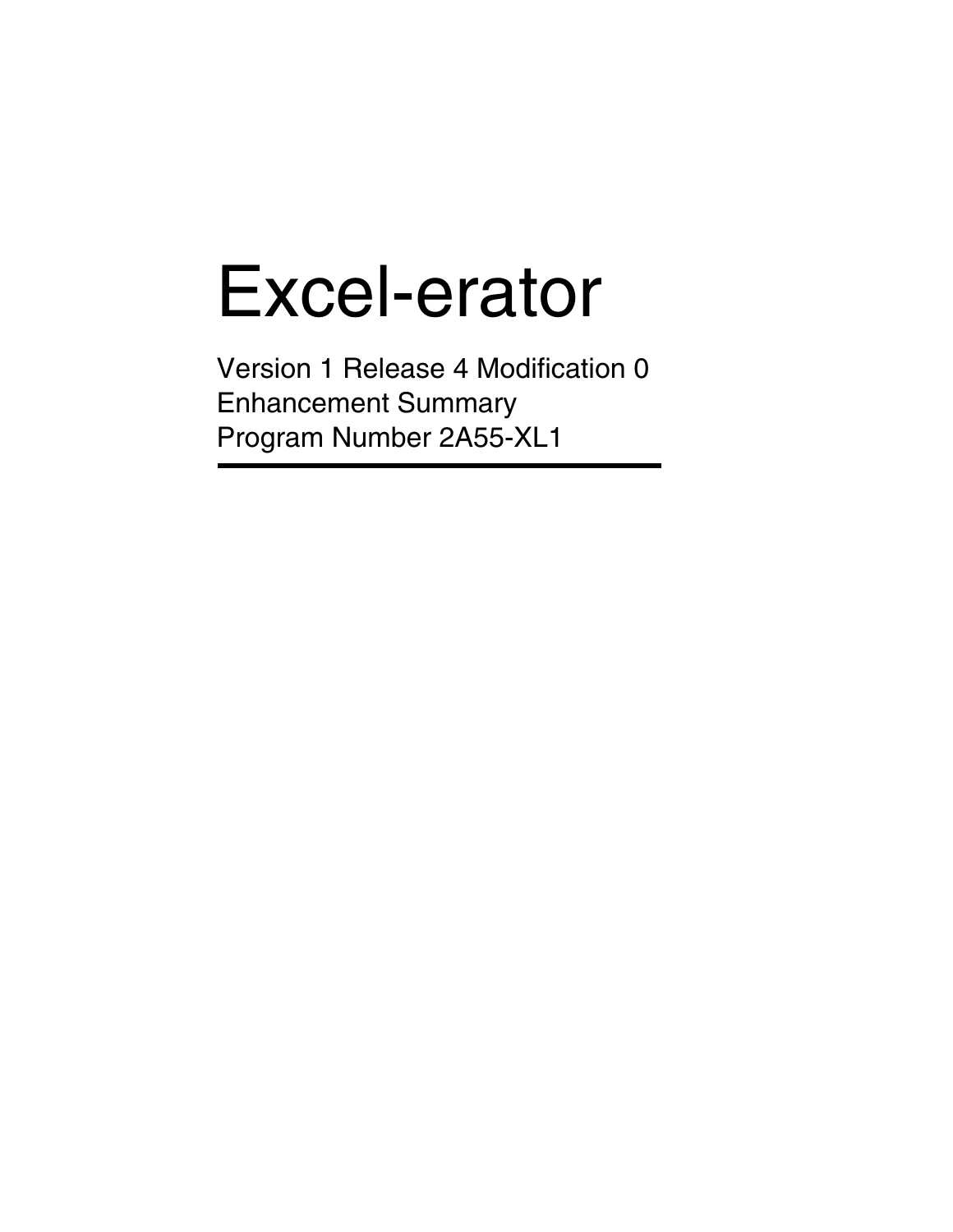**Fourth Edition (January 2004)**



809 W Howe St Seattle, WA 98119

Phone: (206) 284-5078 Fax: (206) 284-5029<br>E-mail: tech-support@g E-mail: tech-support@gumbo.com<br>Web: www.gumbo.com www.gumbo.com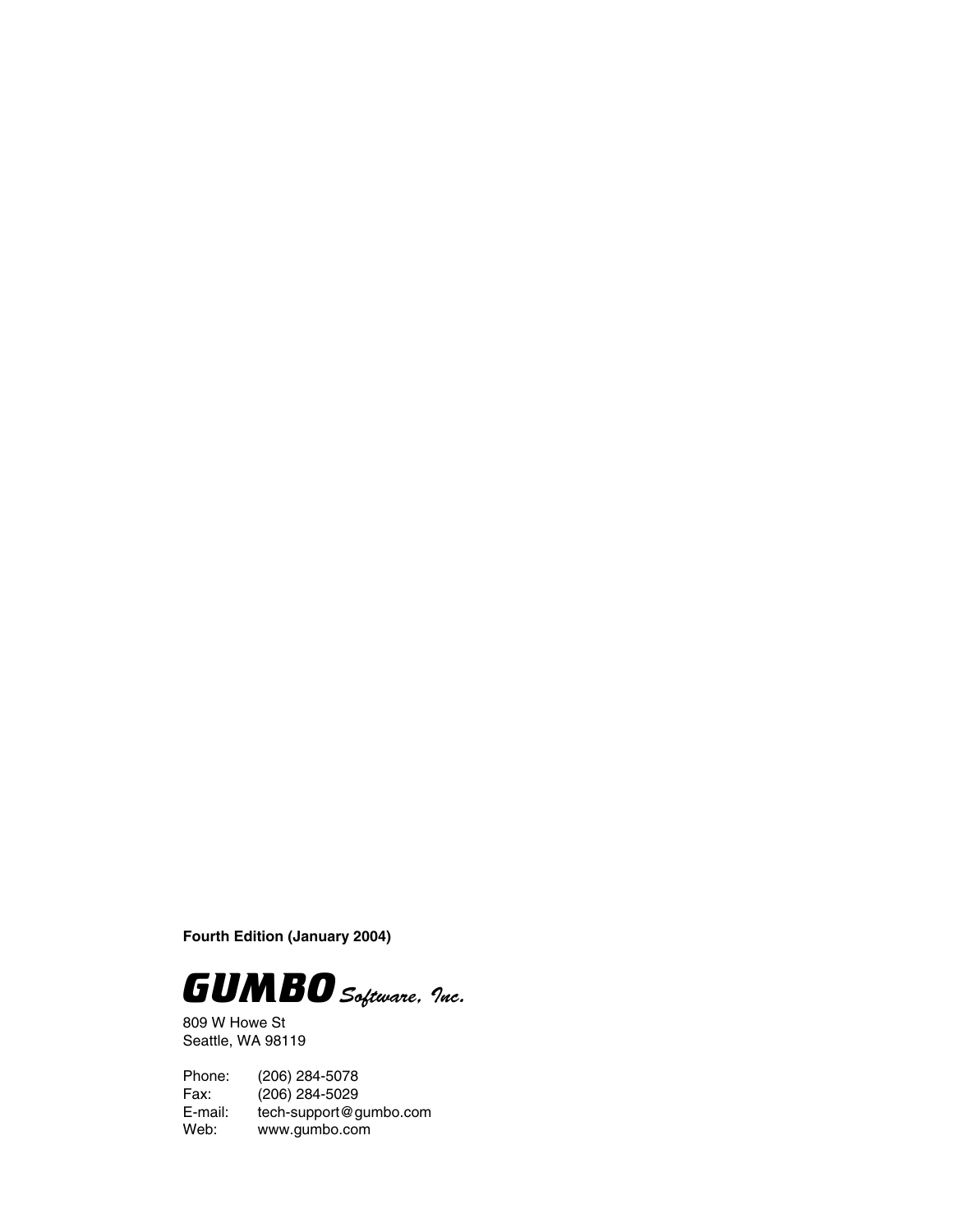# **Installation Instructions**

#### **Restoring the new release**

Read the Enhancement Summary to determine if any changes affect your installation. To install Ver 1 Rel 4 Mod 0, sign on as the security officer.

1. Verify that your machine is at OS/400 V4R5M0 or later by running:

DSPDTAARA DTAARA(QGPL/QSS1MRI)

- 2. Mount the distribution media in the appropriate device.
- 3. Submit the Restore Licensed Program (RSTLICPGM) command to batch:

RSTLICPGM LICPGM(2A55XL1) DEV(device-name) LNG(2924)

4. Enter your permanent authorization code.

# **Enhancements for Excel-erator Version 1 Release 4 Modification 0**

### **What's In This Section**

This section provides information on Excel-erator enhancements for the current release, notes any customer code implications, and describes where to find more information when applicable.

#### **Field Selection Added**

New field selection parameter allows you to select and order the fields in the database file that should appear in the spreadsheet.

#### **Null/Variable Length Field Processing Added**

Processing for null capable files has been added. Null fields if any are omitted from the generated spreadsheet. Processing for variable length fields has been added.

#### **Improved Column Widths**

Column width calculations were changed to account for a discrepancy between the BIFF specification and Excel's implementation. Columns are now slightly wider.

### **Display Mail Log (DSPMAILLOG) Command Added**

A new command, Display Mail Log (DSPMAILLOG) has been added. The command displays or prints formatted data from OS/400 mail journal QZMF which provides information on the processing and delivery (or non delivery) of mail.

Mail journaling is optional and by default is turned off. To turn on mail journaling run the following command:

CHGSMTPA JOURNAL(\*YES)

#### **Added Release Checking**

Commands and their associated programs are now cross checked to insure that they are from the same release and compatible. This prevents errors caused when commands are duplicated to another library for ease of access and not updated when a new release of the product is installed.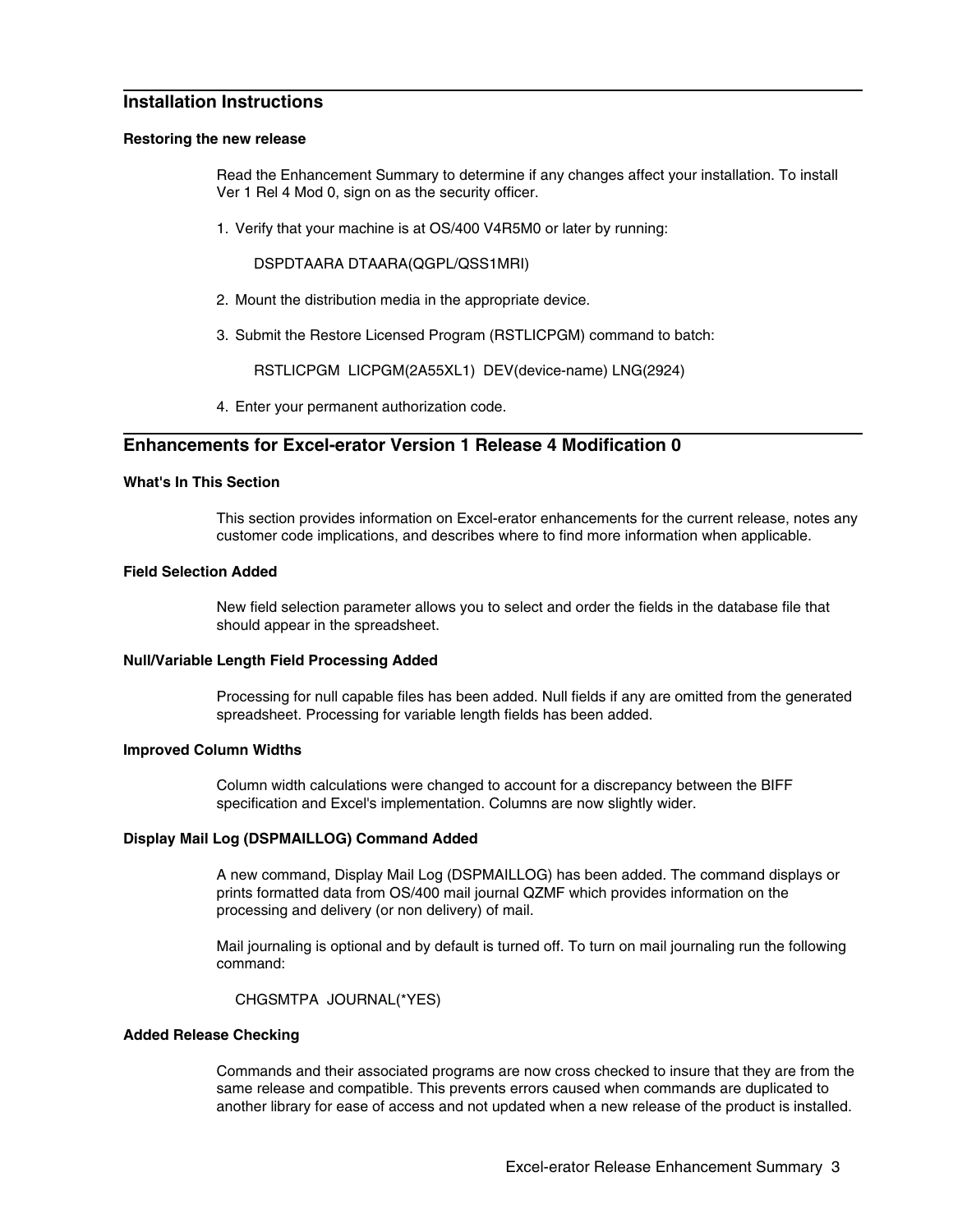#### **Added Support For Distribution Lists**

A new parameter, To (distribution list) (TOUSRID), was added to the Send File Excel (SNDFEXCEL) command. The parameter allows you to specify a distribution list as the recipient of the generated e-mail.

#### **Existing File Exposure Closed**

If the name of an existing file was specified as the target, an if REPLACE(\*YES) was specified and if the existing file had a different code page from that implied by the target ccsid of the conversion, corrupt data was possible. The exposure has been closed.

### **Partition Only Licensing Option Added**

Gumbo Software, Inc. now offers two choices for licensing our software products for your iSeries Server, system wide licensing and partition licensing. A system wide license applies to a specific iSeries Server serial number and processor group and is good for any and all partitions in the system. A partition license applies to a specific iSeries Server serial number, partition number, and maximum processing capacity, and is not valid for a system that has not been partitioned.

**Note:** All pre-existing licenses are system wide licenses.

The price of system wide licenses for all of our products, with the except of Report Designer, are tier priced based on your iSeries Server's processor group. You can determine your machine's processor group by running OS/400's WRKLICINF command.

The price of partition only licenses for all of our products, with the except of Report Designer, are based on the maximum processing capacity configured for the partition (rounded up to the nearest tenth). You can determine your partition's maximum processing capacity by running OS/400's STRSST command and taking option 5.

## **Mail Set Up Corrections And Updates**

- o The Ping SMTP Mail Server (PINGMAIL) command now uses the job default ccsid to convert from EBCDIC to ASCII and back. Previously, ccsid 37 was always used giving poor e-mail address translation for some machines.
- o PORT() parameter was added to the Ping SMTP Mail Server (PINGMAIL) command. This allows the command to be used in networks where a non-standard port number has been assign to SMTP.
- o Library for files QATMSMTP and QATOCTCPIP is now hardwired to QUSRSYS. Previously the \*LIBL was searched returning erroneous files when the running job uses a secondary language.
- o The Display Mail Log (DSPMAILLOG) command now does a better job of cleaning up after failures such as "printer file full", removing work members from the data base files.
- o Internal modules now remove CPF0864 message after processing configuration files.
- o The VFYROUTER now times out. Previously it could hang under certain "host not responding" circumstances.

## **Enable Test Message From PINGMAIL**

A test message is generated if an e-mail address is entered on the SMTPNAME parameter of the PINGMAIL command. The message is inserted directly into the mail router under test, bypassing all of OS/400's mail machinery. With this enhancement it is easier to determine if a mail delivery problem is most likely caused by the mail router or by OS/400's configuration.

4 (C) Copyright Gumbo Software, Inc. 2004.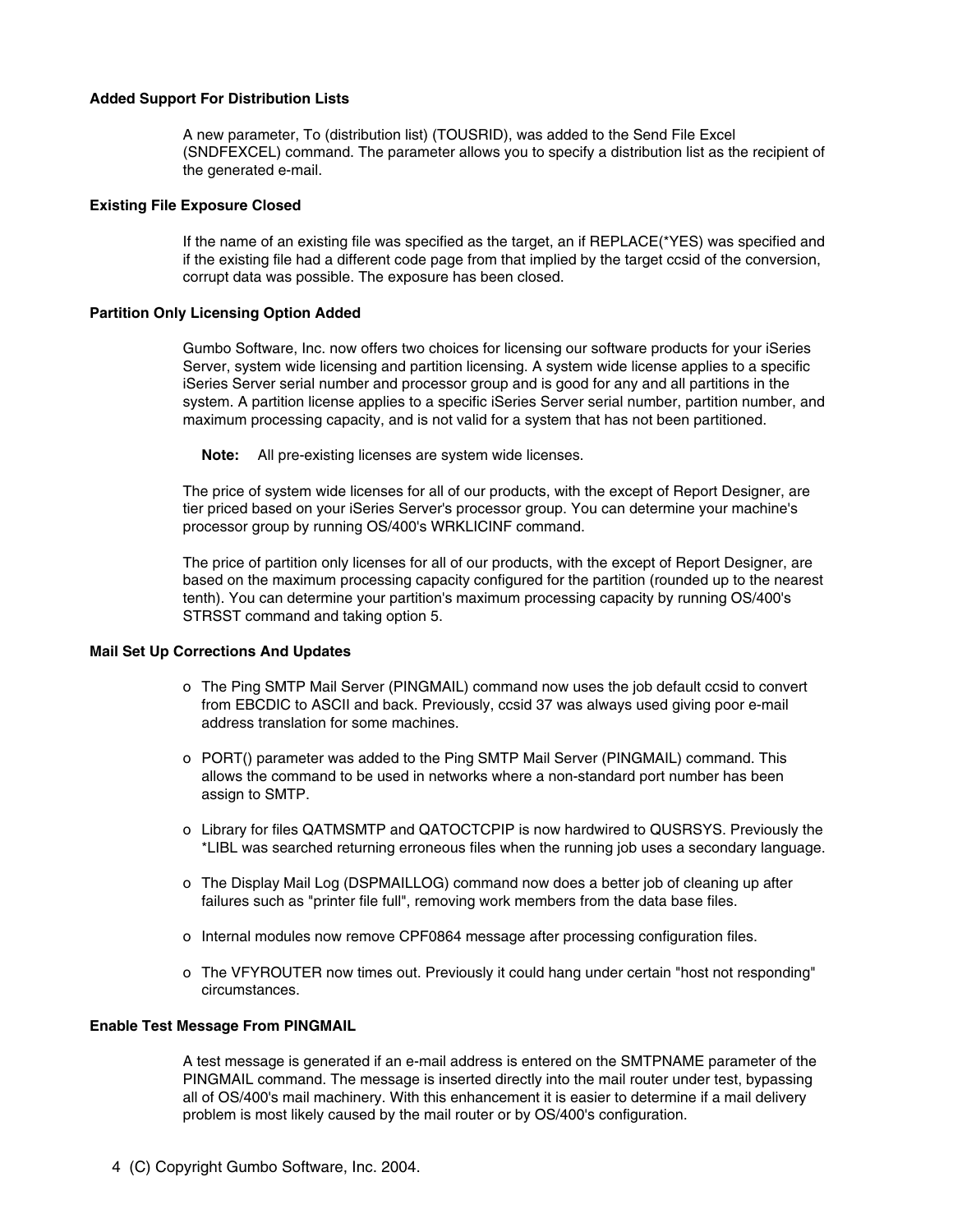#### **Program Distribution Corrections And Updates**

o Product packaging has been changed to include the following directory structure with the product:

/Gumbo/ProdData/2A55XL1 /Gumbo/ProdData/2A55XL1/doc /Gumbo/ProdData/2A55XL1/tmp

The /doc directory contains product documentation including a copy of the manual in the PDF format. The /tmp directory is used to store temporary files created by the product during processing and is normally empty. These directories can be renamed during the install process using RSTLICPGM's CODHOMEDIR() parameter.

o Installation procedure is now more robust, saving the previous release contents and restoring them if the install fails. The product usually remains usable after a failure such as objects locked by a user.

Previously, a failed install could leave the product with a mix of old and new objects or missing objects rendering it unuseable.

### **System Distribution Directory Processor Corrections And Updates**

- o Directory entry e-mail address retrieval was ignoring the SMTP route, even if it contained an e-mail address.
- o Directory entry e-mail address retrieval was not generating e-mail address based on an \*ANY entry.

#### **Send Mail Component Corrections And Updates**

- o Text files added as a message are now added using "quoted-printable" encoding resolving a problem with text data that contained decimal points in awkward positions confusing some mail clients.
- o \*OBS special value was added to the Confirmation of delivery (CFMDEL) parameter. With it, confirmation of delivery is requested as with \*YES but the obsolete non-standard "Return-Receipt-To" header field is also included in the message. Some mail user/transport agents understand the obsolete field but don't understand the standard "Disposition-Notification-To" supplied by \*YES.
- o Date: is now generated with a single space between the year and the time as recommended by RFC-2822. Previously the OS/400 convention of 2 spaces was used.
- o Added "Content-Disposition: attachment" to mime parts containing streams. This helps domino figure out that there is an attachment.
- o Added part content processing when adding streams. Initial support is for "application/postscript".
- o Confirm delivery (Disposition) parameter was using wrong CCSID conversion descriptor causing broken addresses on some systems i.e. FR FRA FAB 297.
- o Some versions of Exchange/Outlook fumble the MIME part boundary token used. Change token to be identical to OS/400's slightly less safe value.
- o Was ignoring and dropping route information found in e-mail address lines and complaining. Now processes routes correctly.